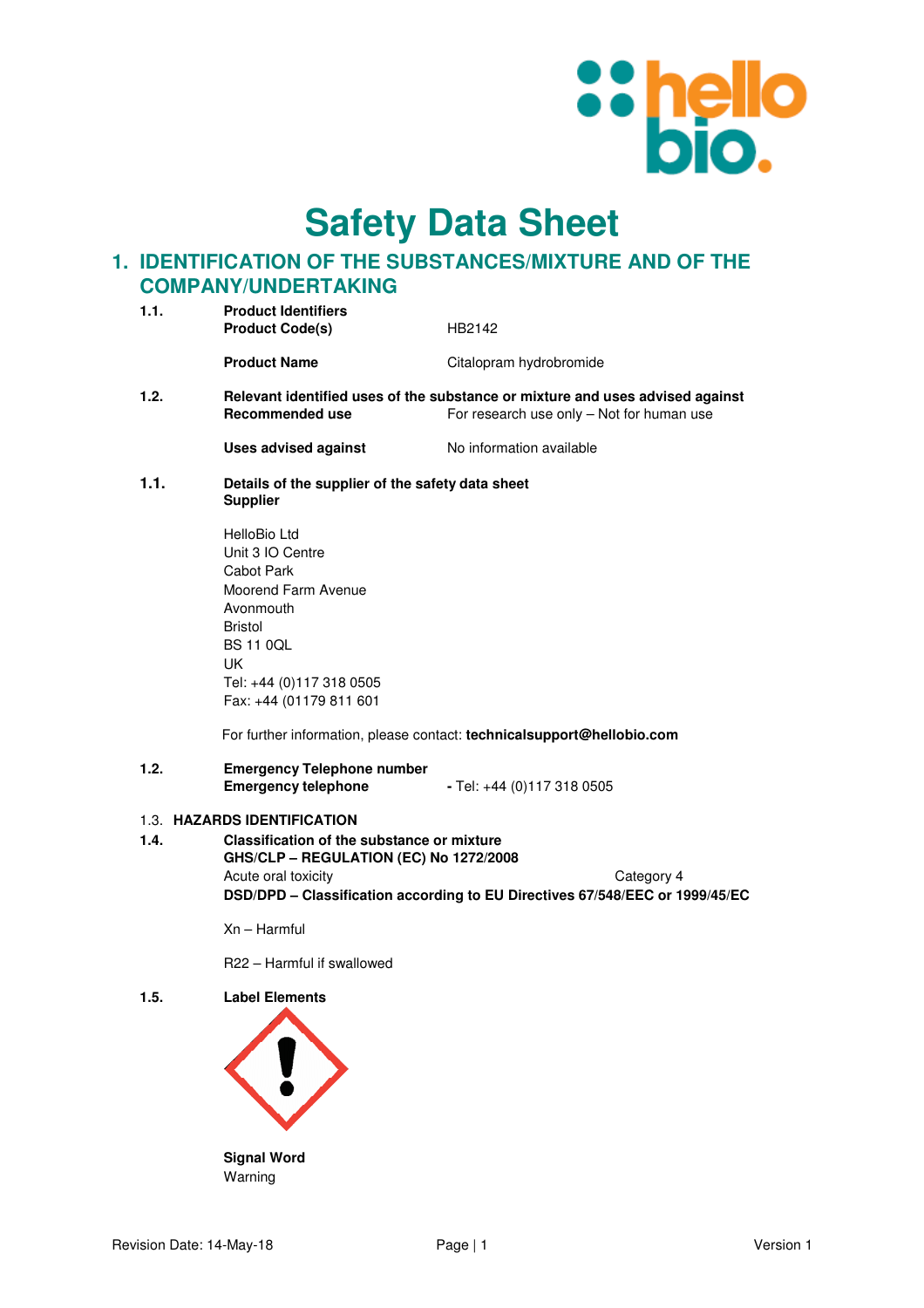### **Hazard Statements**

H302 – Harmful if swallowed

### **Precautionary Statements**

P301 + P312 - IF SWALLOWED: Call a POISON CENTER or doctor/physician if you feel unwell P264 - Wash face, hands and any exposed skin thoroughly after handling P270 - Do not eat, drink or smoke when using this product P330 – Rinse mouth P501 - Dispose of contents/ container to an approved waste disposal plant **1.6. Other hazards**  Caution – substance not yet completely tested

# **2. COMPOSITION/INFORMATION ON INGREDIENTS**

**2.1. Substances** 

| <b>SUDSIQIICES</b> |                           |                          |
|--------------------|---------------------------|--------------------------|
| Product Name:      | Citalopram hydrobromide   |                          |
| Synonyms:          |                           |                          |
| Formula:           | $C_{20}H_{21}FN_{2}O.HBr$ | Molecular Weight: 405.31 |
| <b>CAS Number</b>  | 59729-32-7                |                          |
|                    |                           |                          |

# **3. FIRST AID MEASURES**

| 3.1. | Description of first aid measures<br><b>General advice</b> | If symptoms persist, call a physician.                                                                                                                                                   |
|------|------------------------------------------------------------|------------------------------------------------------------------------------------------------------------------------------------------------------------------------------------------|
|      | Eye contact                                                | Immediately flush with plenty of water. After initial<br>flushing, remove any contact lenses and continue flushing<br>for at least 15 minutes. If symptoms persist, call a<br>physician. |
|      | <b>Skin Contact</b>                                        | Wash off immediately with soap and plenty of water while<br>removing all contaminated clothes and shoes. If<br>symptoms persist, call a physician.                                       |
|      | Ingestion                                                  | Rinse mouth. If symptoms persist, call a physician                                                                                                                                       |
|      | <b>Inhalation</b>                                          | Move to fresh air. If symptoms persist, call a physician.                                                                                                                                |

- **3.2. Most important symptoms and effects, both acute and delayed**  To the best of our knowledge, the chemical, physical and toxicological properties have not been thoroughly investigated.
- **3.3. Indication of immediate medical attention and special treatment needed**  Show this safety data sheet to the doctor in attendance. Immediate medical attention is required.

# **4. FIRE-FIGHTING MEASURES**

### **4.1. Extinguishing media**

**Suitable extinguishing media**

Use water spray, alcohol-resistant foam, dry chemical or carbon dioxide

**4.2. Special hazards arising from the substance or mixture**  In combustion, may emit toxic fumes.

## **4.3. Precautions for fire-fighters**

Wear suitable protective clothing to prevent contact with skin and eyes and self-contained breathing apparatus.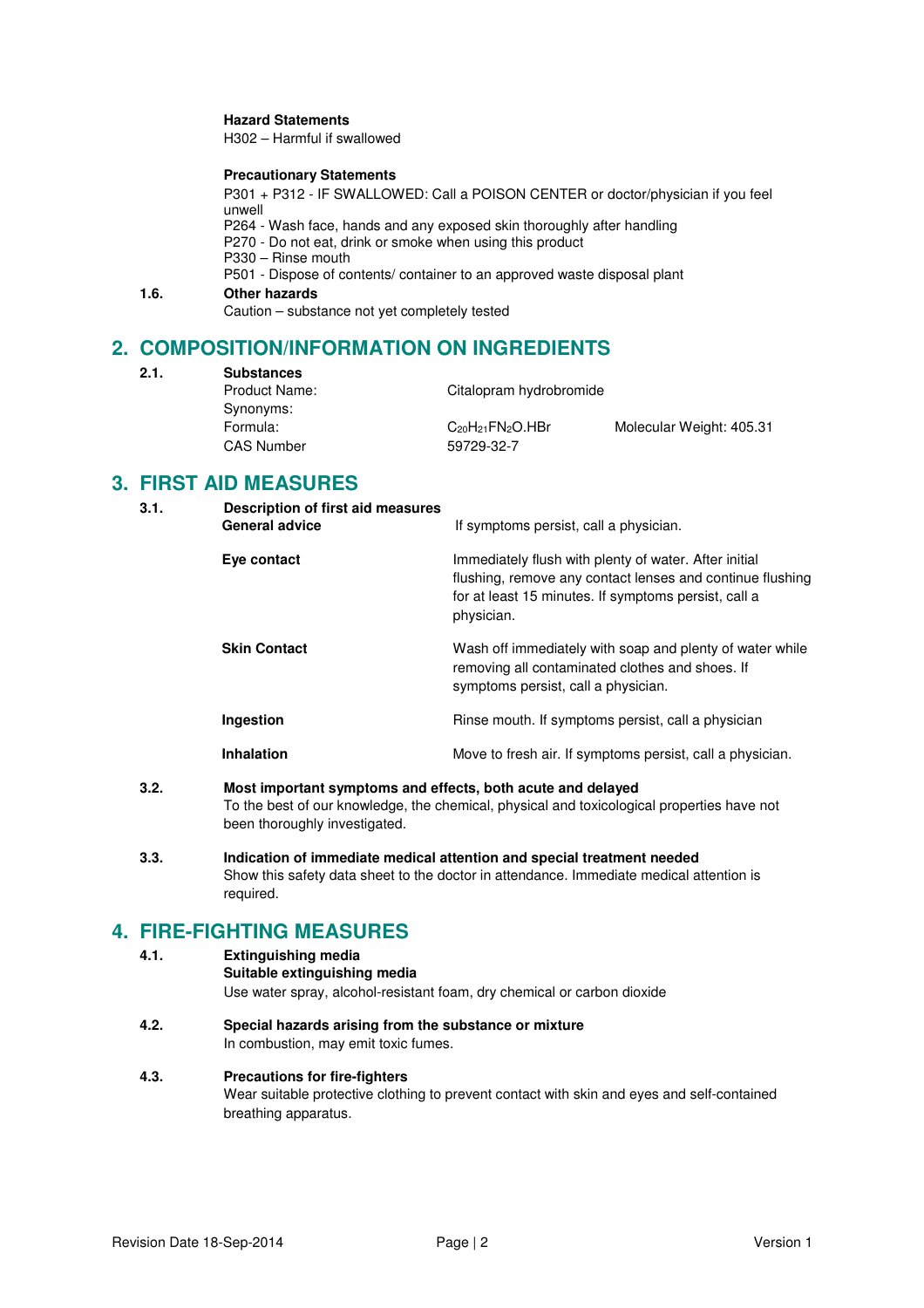# **5. ACCIDENTAL RELEASE MEASURES**

**5.1. Personal precautions, protective equipment and emergency procedures**  Do not take action without suitable protective clothing – see section 8 of SDS. Evacuate personnel to safe areas. Ensure adequate ventilation. Avoid breathing vapours, mist, dust or gas.

# **5.2. Environmental precautions**

Do not let product enter drains.

## **5.3. Methods and materials for containment and cleaning up**

Cover spillage with suitable absorbent material. Using non-spark tools, sweep up material and place in an appropriate container. Decontaminate spill site with 10% caustic solution and ventilate area until disposal is complete. Hold all material for appropriate disposal as described under section 13 of SDS.

### **5.4. Reference to other sections**

For required PPE see section 8. For disposal see section 13.

# **6. HANDLING AND STORAGE**

## **6.1. Precautions for safe handling**

Use in a chemical fume hood, with air supplied by an independent system. Avoid inhalation, contact with eyes, skin and clothing. Avoid the formation of dust and aerosols. Use in a wellventilated area. Keep away from sources of ignition. Avoid prolonged or repeated exposure.

**6.2. Conditions for safe storage, including any incompatibilities.**  Store in cool, well-ventilated area. Keep away from direct sunlight. Keep container tightly sealed until ready for use. Recommended storage temperature: Store at RT

### **6.3. Specific end uses**

Use in a laboratory fume hood where possible. Refer to employer's COSHH risk assessment.

# **7. EXPOSURE CONTROLS/PERSONAL PROTECTION**

### **7.1. Control parameters**

## **Components with workplace control parameters**

Contains no substances with occupational exposure limit values.

## **7.2. Exposure controls**

### **Appropriate engineering controls**

Use in a fume hood where applicable. Ensure all engineering measures described under section 7 of SDS are in place. Ensure laboratory is equipped with a safety shower and eye wash station.

### **Personal protective equipment**

### **Eye/face protection**

Use appropriate safety glasses.

### **Skin protection**

Use appropriate chemical resistant gloves (minimum requirement use standard BS EN 374:2003). Gloves should be inspected before use. Wash and dry hands thoroughly after handling.

# **Body protection**

Wear appropriate protective clothing.

### **Respiratory protection**

If risk assessment indicates necessary, use a suitable respirator.

# **8. PHYSICAL AND CHEMICAL PROPERTIES**

# **8.1. Information on basic physical and chemical properties**

- 
- Appearance **White Solid** Vapour pressure No data available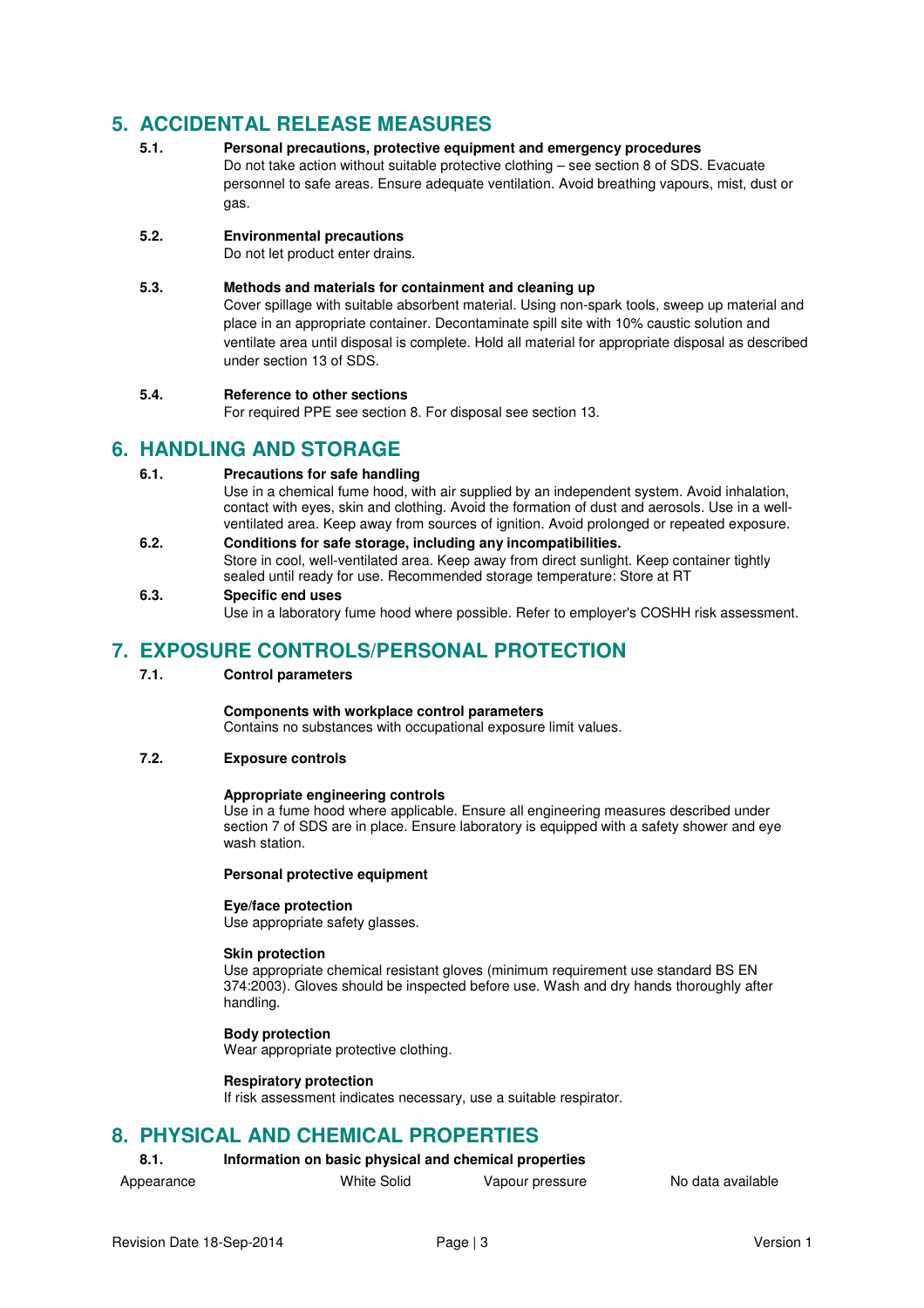| Odour<br>Odour threshold                        | No data available<br>No data available | Vapour density<br>Relative density                 | No data available<br>No data available |
|-------------------------------------------------|----------------------------------------|----------------------------------------------------|----------------------------------------|
| рH                                              | No data available                      | Solubility(ies)                                    | Water<br>Ethanol                       |
| Melting/freezing point<br>Boiling point/range   | No data available<br>No data available | Partition coefficient<br>Auto-ignition temperature | No data available<br>No data available |
| Flash Point                                     | No data available                      | Decomposition<br>temperature                       | No data available                      |
| Evaporation rate                                | No data available                      | Viscosity                                          | No data available                      |
| Flammability (solid, gas)                       | No data available                      | Explosive properties                               | No data available                      |
| Upper/lower flammability or<br>explosive limits | No data available                      | Oxidising properties                               | No data available                      |

### **8.2. Other safety information**  No data available

# **9. STABILITY AND REACTIVITY**

## **9.1. Reactivity**

Stable under recommended transport or storage conditions.

### **9.2. Chemical Stability**

Stable under recommended storage conditions.

## **9.3. Possibility of hazardous reactions**

Hazardous reactions will not occur under normal transport or storage conditions.

### **9.4. Conditions to avoid**

Heat, moisture

### **9.5. Incompatible materials**

Strong acids/alkalis, strong oxidising/reducing agents.

### **9.6. Hazardous decomposition products**

Carbon monoxide (CO), Carbon dioxide (CO2), Nitrogen oxides (NOx), Phosphorous oxides.

# **10. TOXICOLOGICAL INFORMATION**

### **10.1. Information on toxicological effects**

| <b>Acute Toxicity</b>                  |                          |
|----------------------------------------|--------------------------|
| <b>Inhalation</b>                      | No Information available |
| Eye contact                            | No Information available |
| <b>Skin contact</b>                    | No Information available |
| Ingestion                              | No Information available |
|                                        |                          |
| <b>Chronic toxicity</b><br>Corrosivity | No Information available |
| <b>Sensitization</b>                   | No Information available |
| <b>Neurological effects</b>            | No Information available |
| <b>Reproductive toxicity</b>           | No Information available |
| <b>Mutagenic effects</b>               | No Information available |
| <b>Target Organ Effects</b>            | No Information available |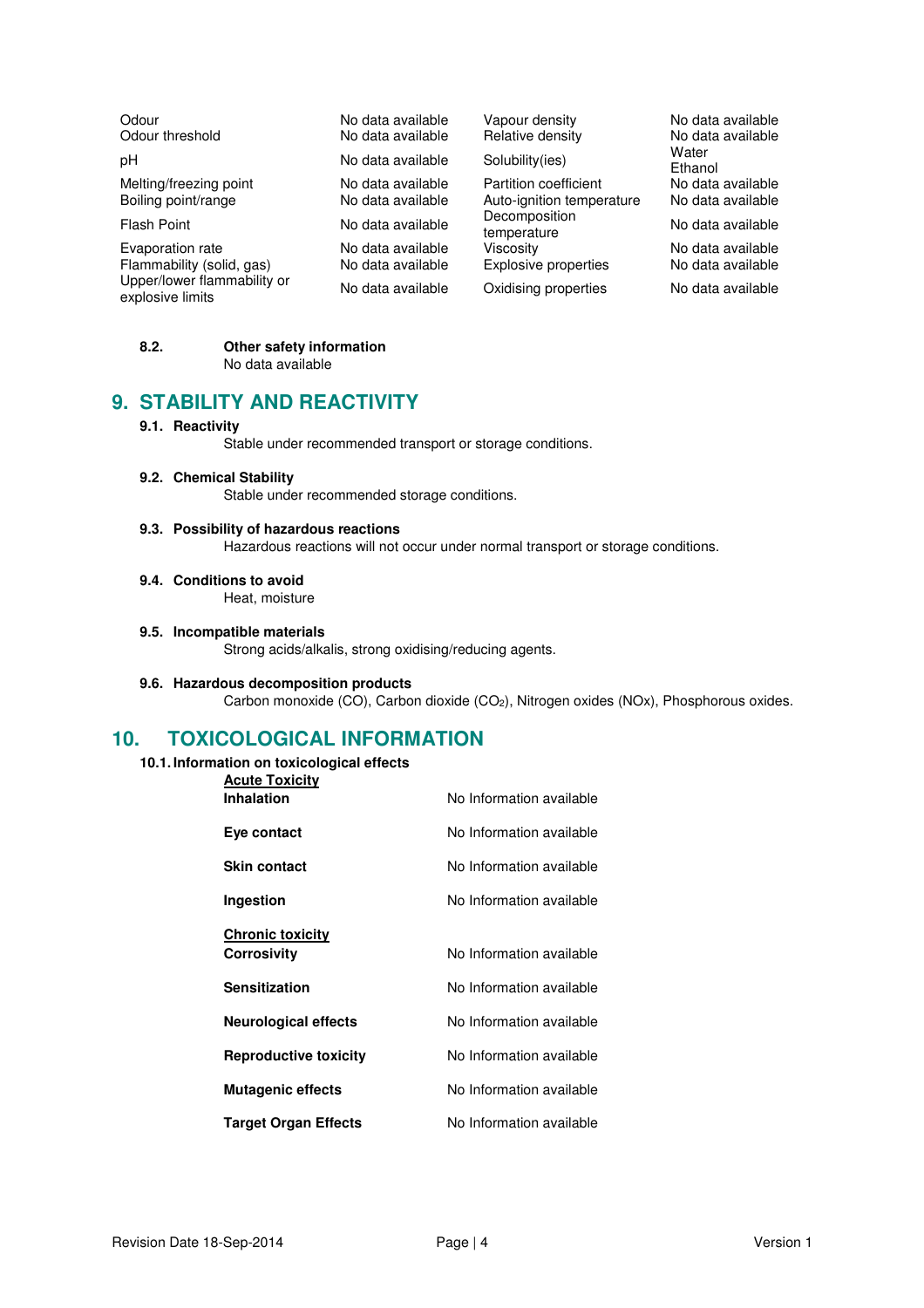# **11. ECOLOGICAL INFORMATION**

# **11.1. Toxicity**

# **Ecotoxicity effects**

As supplied, the preparation is not expected to present significant adverse environmental effects

- **11.2. Persistence and degradability**  No Information available
- **11.3. Bioaccumalative potential**  No Information available
- **11.4. Mobility in soil**

No Information available

- **11.5. Results of PBT and vPvB assessment**  No Information available
- **11.6. Other adverse effects**

No Information available

# **12. DISPOSAL CONSIDERATIONS**

# **12.1. Waste treatment methods**

 **Waste from residues/unused products** 

Dispose of in accordance with local regulations

## **Contaminated packaging**

Empty containers should be taken to an approved waste handling site for recycling or disposal.

### **Other information**

According to the European Waste Catalogue. Waste Codes are not product specific, but application specific. Waste codes should be assigned by the user based on the application for which the product was used.

# **13. TRANSPORT INFORMATION**

| ADR  | Not dangerous goods |
|------|---------------------|
| IATA | Not dangerous goods |
| DOT  | Not dangerous goods |

# **14. REGULATORY INFORMATION**

**14.1. Safety, health and environmental regulations/legislation specific for the substance or mixture**  No information available

**14.2. Chemical Safety Assessment** 

No information available

# **15. OTHER INFORMATION**

. This safety data sheet complies with the requirements of Regulation (EC) No. 1907/2006

### **Disclaimer**

The information provided in this Safety Data Sheet is correct to the best of our knowledge, information and belief at the date of its publication. The information given is designed only as a guidance for safe handling, use, processing, storage, transportation, disposal and release and is not to be considered a warranty or quality